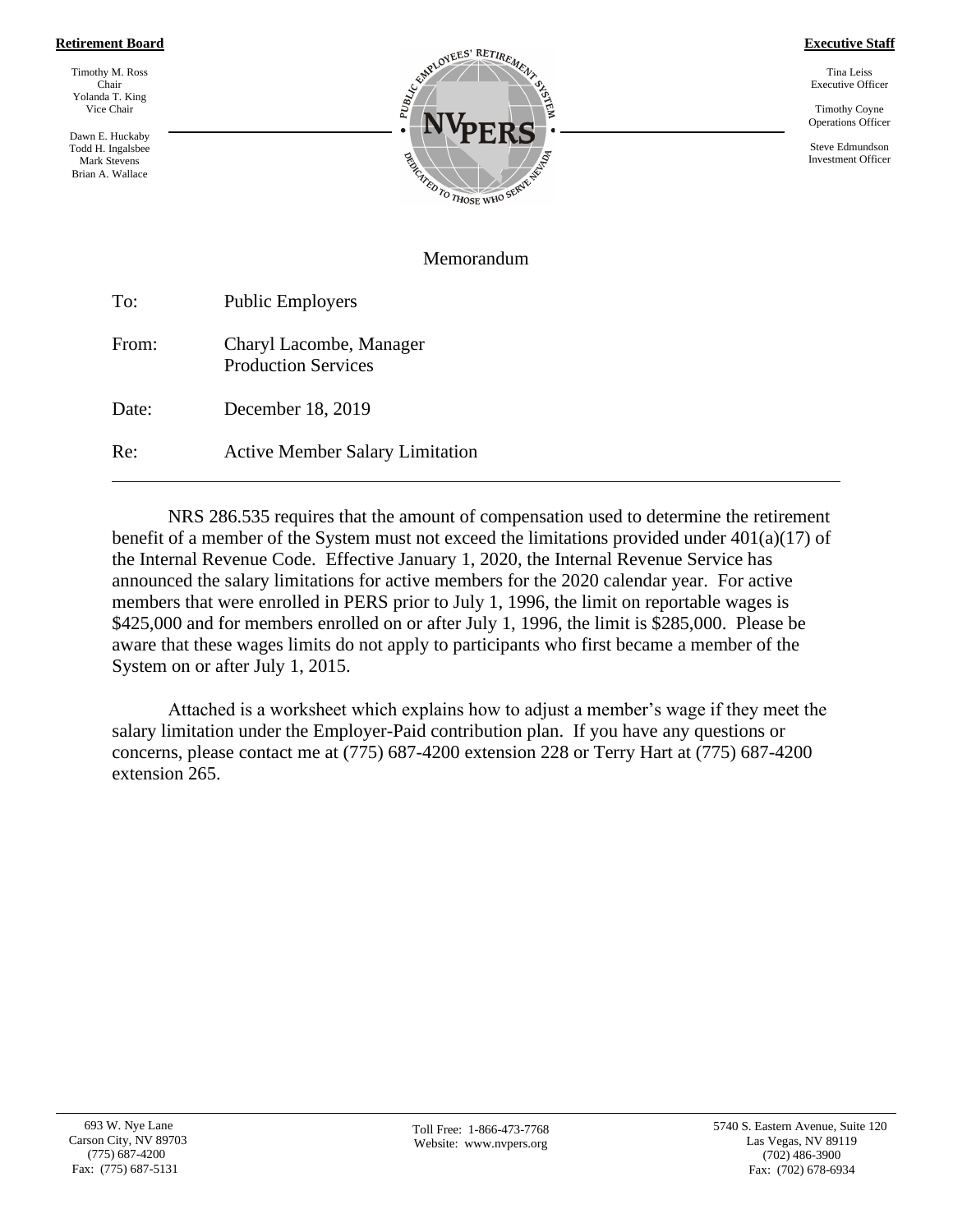## **Active Member Salary Cap Summary**

## **NRS 286.535 Limitation on compensation used to determine retirement benefit.**

Notwithstanding any other provision of law, the amount of compensation used to determine the retirement benefit of a member of the System must not exceed:

1. For persons who first became members of the System before July 1, 1996, the limitation provided by section 401(a)(17) of the Internal Revenue Code (26 U.S.C. 401(a)(17)), as that section existed on July 1, 1993.

2. For persons who first became members of the System on or after July 1, 1996, the limitation provided by section 401(a)(17) of the Internal Revenue Code (26 U.S.C. 401 (a)(17)), as that section existed on July 1, 1996.

| Limitations for Members enrolled |           | Limitations for Members enrolled<br>on or after $7/1/1996$ |           |
|----------------------------------|-----------|------------------------------------------------------------|-----------|
| before July 1, $1996$            |           |                                                            |           |
| 1/1996 to 12/1996                | \$250,000 | 1/1996 to 12/1999                                          | \$160,000 |
| 1/1997 to 12/1998                | \$265,000 | 1/2000 to 12/2001                                          | \$170,000 |
| 1/1999 to 12/1999                | \$270,000 | 1/2002 to 12/2003                                          | \$200,000 |
| 1/2000 to 12/2000                | \$275,000 | 1/2004 to 12/2004                                          | \$205,000 |
| 1/2001 to 12/2001                | \$285,000 | 1/2005 to 12/2005                                          | \$210,000 |
| 1/2002 to 12/2002                | \$295,000 | 1/2006 to 12/2006                                          | \$220,000 |
| 1/2003 to 12/2003                | \$300,000 | 1/2007 to 12/2007                                          | \$225,000 |
| 1/2004 to 12/2004                | \$305,000 | 1/2008 to 12/2008                                          | \$230,000 |
| 1/2005 to 12/2005                | \$315,000 | 1/2009 to 12/2011                                          | \$245,000 |
| 1/2006 to 12/2006                | \$325,000 | 1/2012 to 12/2012                                          | \$250,000 |
| 1/2007 to 12/2007                | \$335,000 | 1/2013 to 12/2013                                          | \$255,000 |
| 1/2008 to 12/2008                | \$345,000 | 1/2014 to 12/2014                                          | \$260,000 |
| 1/2009 to 12/2011                | \$360,000 | 1/2015 to 12/2016                                          | \$265,000 |
| 1/2012 to 12/2012                | \$375,000 | 1/2017 to 12/2017                                          | \$270,000 |
| 1/2013 to 12/2013                | \$380,000 | 1/2018 to 12/2018                                          | \$275,000 |
| 1/2014 to 12/2014                | \$385,000 | 1/2019 to 12/2019                                          | \$280,000 |
| 1/2015 to 12/2016                | \$395,000 | $1/2020$ to Present                                        | \$285,000 |
| 1/2017 to 12/2017                | \$400,000 |                                                            |           |
| 1/2018 to 12/2018                | \$405,000 |                                                            |           |
| 1/2019 to 12/2019                | \$415,000 |                                                            |           |
| $1/2020$ to Present              | \$425,000 |                                                            |           |

The limitation for active members is tracked on a calendar year basis (January through December). The amount of wages (and contributions) reported to PERS depends upon the contribution plan the employee participates under.